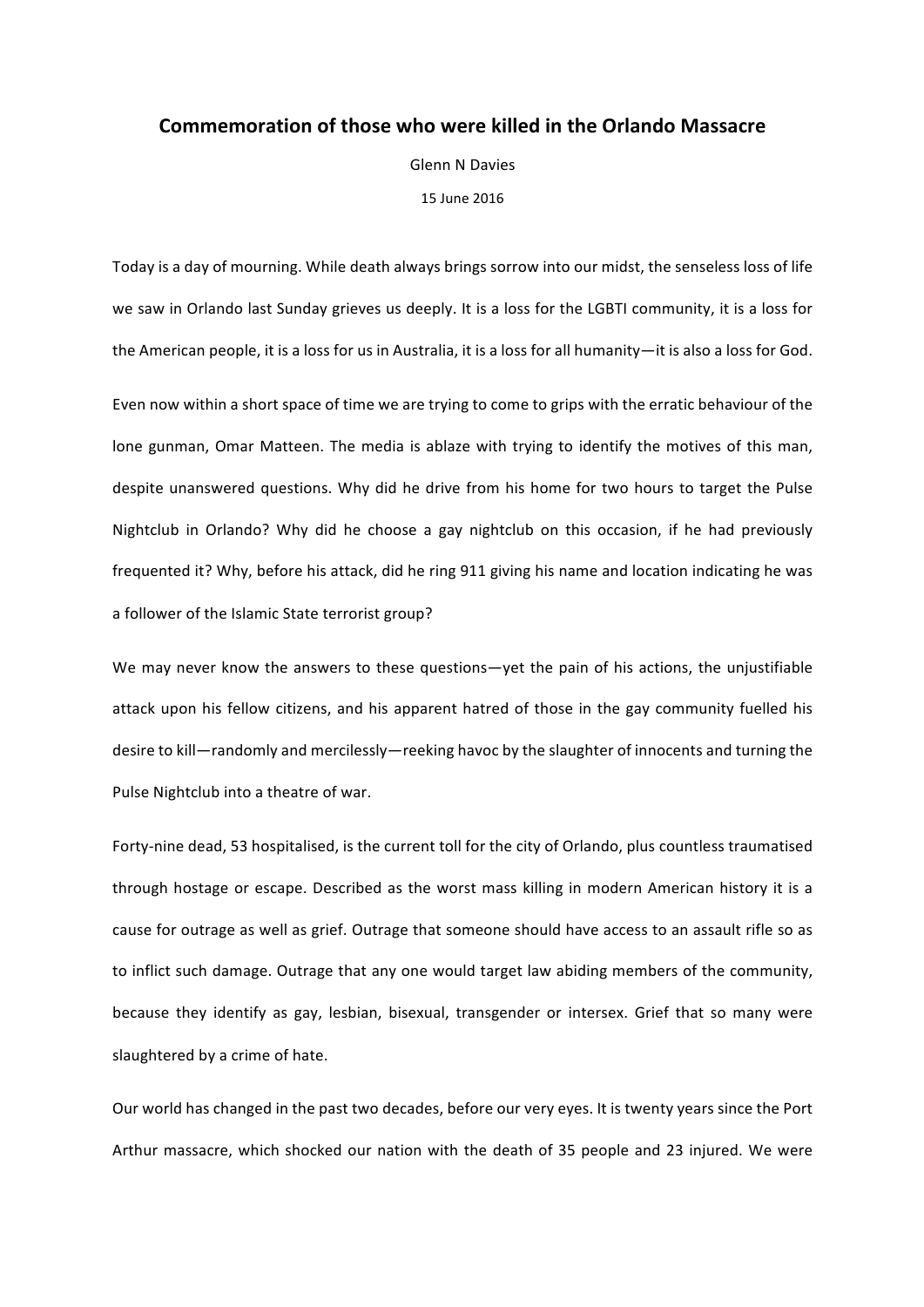blessed with political leaders whose bipartisan support implemented gun controls in our country. If I read President Obama's words aright, he would very much value a similar bipartisan approach to gun control in the United States.

It is only seven months ago that we gathered in this Cathedral to mourn with members of the French community following the attacks on Paris where 130 people were slain. Twelve months before that we mourned the deaths of those killed in the Martin Place siege. 'When will this end?' we cry!

As Australians, we abhor violence in all its forms—domestic violence, street violence, xenophobic violence, religiously motivated violence, and especially violence against members of the LGBTI community. As the leader of the Anglican Church in Sydney I want to affirm my stance against all such outbreaks of violence, and if any members of our churches have participated in such acts of violence against women, against young people, against ethnic minorities, against religious minorities or against those from the LGBTI community I offer my heartfelt apology. Yet we must all search own hearts, as evil resides in each one of us. We have all fallen short of the glory of God. None of us are without fault. Words of derision, mockery and exclusion so frequently fall from our lips when directed against persons who are different from us. This is especially the case for members of the LGBTI community, who have suffered the verbal abuse that so deeply cuts into a person's soul. Where we have been guilty of such words, I also offer my apology on behalf of the Anglican Church in Sydney.

If it surprises some sections of the community that St Andrew's Cathedral is hosting a service of prayer to commemorate the death of members of the LGBTI community in far off Florida, it is because we want to show our solidarity with our American friends, and I am so glad the Consul General has been able to adjust his diary to be here tonight (as we are also grateful for the presence of the Governor, Prime Minister and Premier and many others whose diaries have all been adjusted to be with us today); we also want to express our condolences to those of the gay community in Sydney; and we want to encourage the peace loving Muslims of Sydney, representatives of whom have joined us tonight, who likewise abhor the terrorism of Islamic extremists.